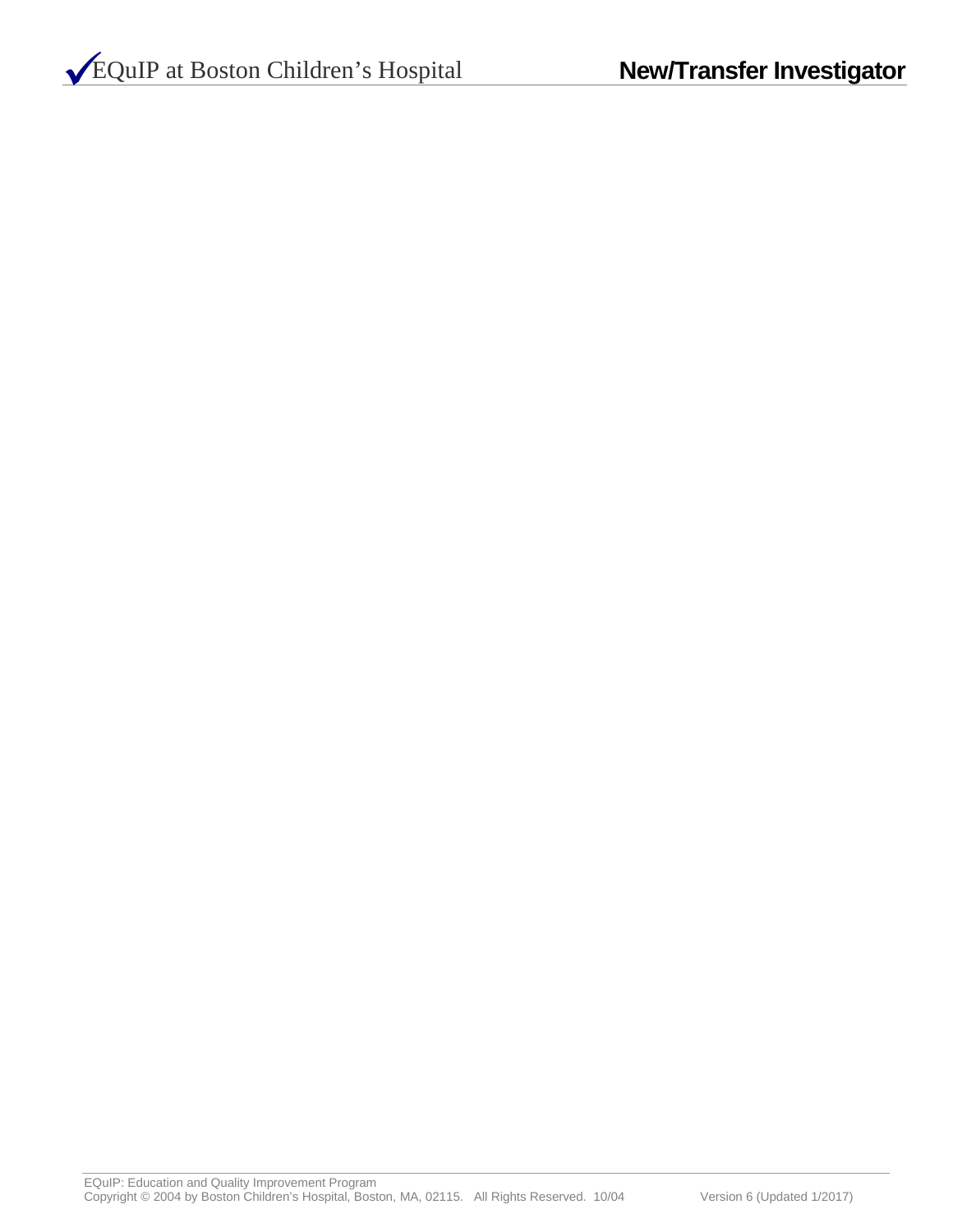## EQuIP & IRB: Programs and Services

### **EQuIP**

Program and Services

 $\Box$  Study Tools and Templates

### **IRB**

- $\Box$  Guidelines and Policies Table of Contents
- Principal Investigator Responsibilities (*reference in PI Oversight*)

Reporting, Unanticipated Events and Non-compliance Policies

- External Reports (e.g. Monitoring, Data Safety Monitoring, FDA)
- Non-compliance and Subject Complaints
- $\rightarrow$  Define Significant and Minor deviations (Non-compliance policies)
	- Minor Deviation Tracking Templates

## IRB Reviews: CHeRP, Types of IRB Review, Ancillary Reviews

**Scientific Review:** department/division review required through CHERP **prior** to Initial IRB submission

**New Protocol Submission:** Initial Review

**Continuing Reviews/Admin Update:** within one year of approval date (vs. activation date)

- if more frequent reviews are required, IRB will specify in approval letter - recommend to submit ~2 months prior to expiration

**Amendments**: all changes must be incorporated into the protocol, consent/assent forms, study documents and recruitment materials, reviewed and IRB- approved before implementing into study, unless intended to eliminate immediate harm to subject

**Staff Amendments** can update CHERP without IRB review

**\*\*** CHERP only allows one review at a time, so recommended to submit as many changes as once if possible. This includes continuing review and amendments, so ensure all staff training up to date.

**Hint:** can reference IRB Reviewer Worksheets in CHERP -available for New Protocol/Deferral, Continuing Review and Amendments

Ancillary Reviews (list types and define)

**Sponsor-Investigator Orientation (Ancillary Review)**  If PI is also the Sponsor, holding the IND for Investigational Drug or IDE for Devices (SR or NSR)

 $\Box$  CTBO

**Reliance Agreements and Multicenter Research and Engagement in Research**  $\Box$  Other sites relying on BCH IRB  $\Box$  Relying on another IRB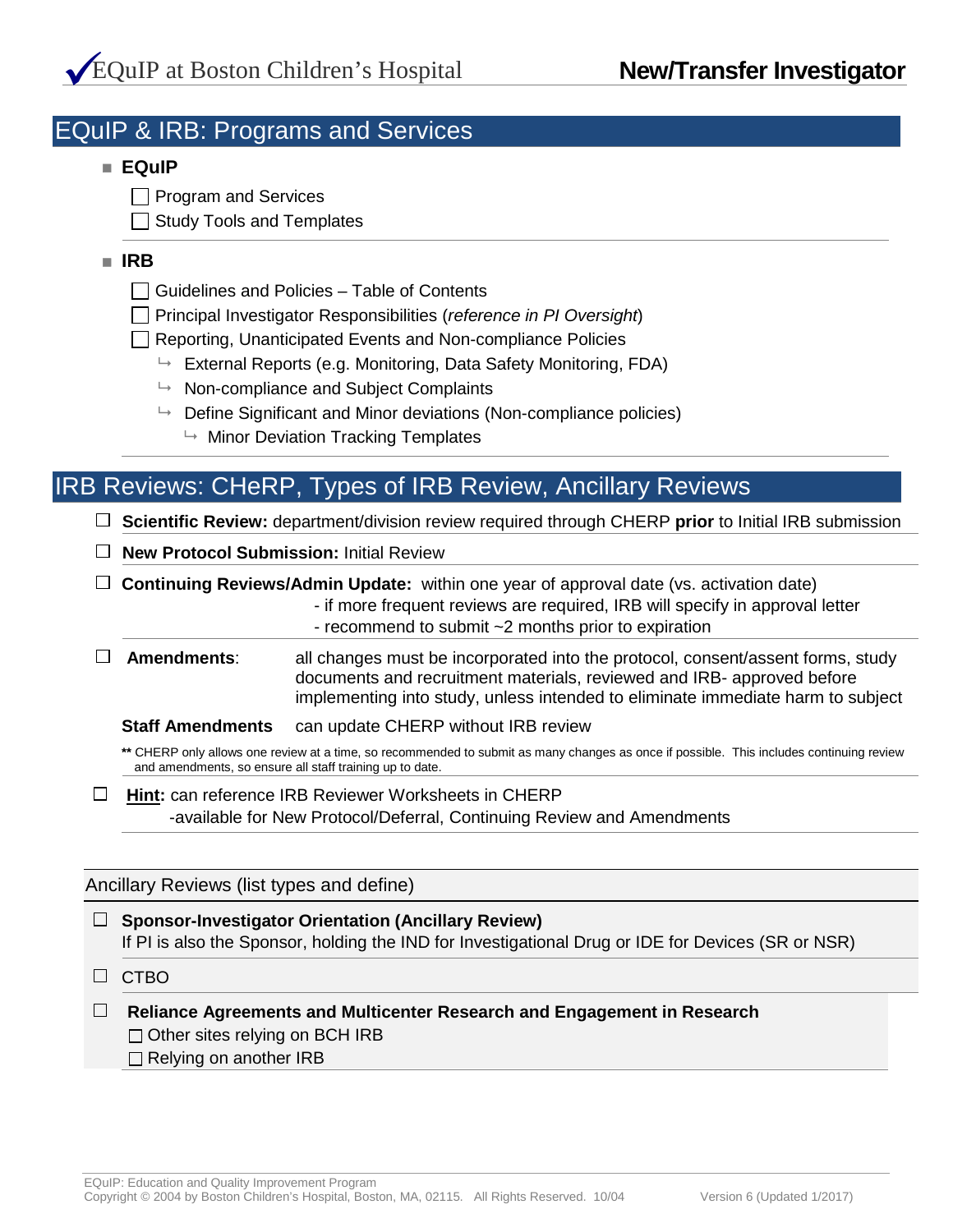## Principal Investigator Responsibilities and Oversight

 $\Box$  Discuss importance of developing plan to ensure adequate oversight

- create PI-specific SOP (naming conventions, where to file documents)
- Roles and Responsibilities Template
- Study Document template ("document map")
- Make a pro-active plan to ensure availability to research staff (e.g. regular staff meeting)

### $\Box$  Availability to Research Staff

- pro-active approach(e.g. regular staff meeting, office hours)
- ensure staff roles and responsibilities
- develop culture of openness/approachability

### **Recruitment**  $\Box$ n/a

**Appropriate recruitment practices (avoiding undue influence, protecting privacy)**  $\Box$  know what approved protocol AND protocol application (smart form) outlines  $\Box$  review IRB Guidelines for recruitment

### Contacts and Resources

 $\Box$ IRB Newsletters

 $\Box$  BCH Research Contacts Handout (add offices and contacts below)

 $\Box$  Educational Opportunities:

ICCTR - Introduction to Clinical Research, Coordinator Rounds, Orientation for New Study Coordinators

## **Miscellaneous:** Special Considerations

#### **Sponsor-Investigators**

- $\Box$  Register trial on [www.clinicaltrials.gov](http://www.clinicaltrials.gov/)
- $\Box$  Add required consent language regarding clinicaltrials.gov registration

#### **Drug Studies (all studies using Research Pharmacy)**

 $\Box$  Register each subject on CHERP to verify consent. Must be entered prior to Pharmacy dispensing study drug for that subject

**Data Security and Privacy**   $\Box$ 

- General Computing Concern Help Desk at ext. 5-4357
- **Privacy Incidents Privacy Officer at ext. 5-4934**
- Security Incidents ISD Help Desk at 5-HELP/4357
- Information Security Concern Information Security Officer at ext. 4-4013